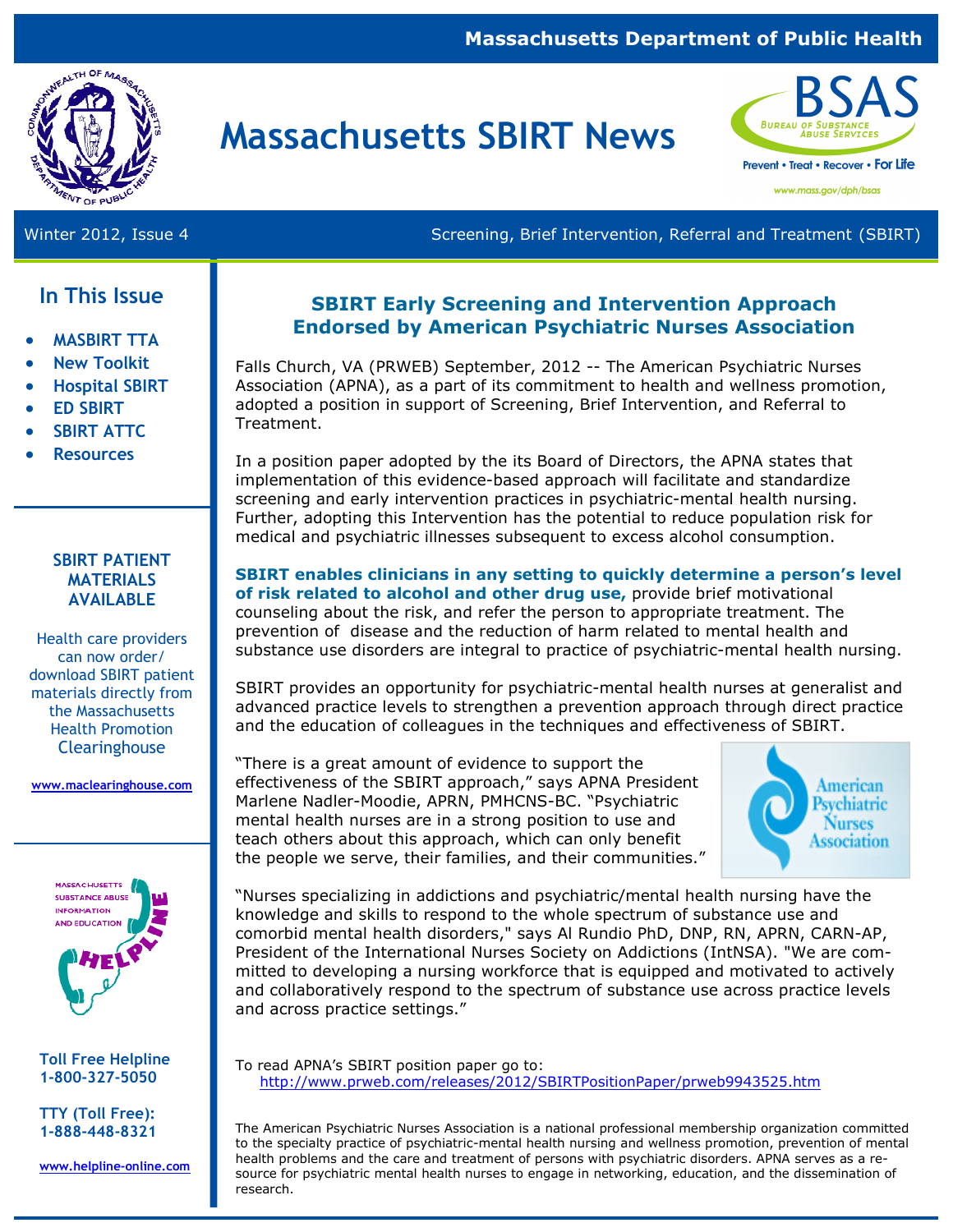

Visit the MA [Clearinghouse website](http://www.maclearinghouse.com/BSASSBIRTPROG/SA3522.html)  to order

#### **NOW AVAILABLE FOR MASSACHUSETTS PRIMARY CARE PROVIDERS**

## **SBIRT: A Step by Step Guide Toolkit**

This toolkit, developed with input from primary care physicians and nurse practitioners, provides a rationale for SBIRT. It then lays out two screening approaches, pointers on providing feedback and eliciting change talk through brief interventions, and suggested resources for making referrals and obtaining consents.

The guide's supplement walks providers through several considerations for practice implementation, and provides further information on brief interventions and motivational interviewing, sample forms, and considerations for special populations.

The toolkit also includes the NIAAA Clinician's Guide which gives further in-depth information, along with basic information on prescribing for alcohol addiction.

#### **Chief Resident Immersion Training (CRIT)**

**May 1-4, 2013** 

#### **Addiction Medicine: Improving Clinical and Teaching Skills for Generalists**

CRIT is a four-day immersion training for incoming chief residents and their faculty mentors on state-of-the-art methods to diagnose, manage, and teach about substance use disorders.

This training equips chief residents with essential skills to teach addiction medicine and will help faculty mentors assist their chiefs with incorporating addiction issues into teaching.

> **Applications due February 11, 2013**

Learn more at [http://www.bumc.bu.edu/care/](http://www.bumc.bu.edu/care/education-and-training-programs/crit/) education-and-trainingprograms/crit/

## **MASBIRT Training and Technical Assistance** staff work with

sites to develop customized implementation plans that include:

- **Guidance through clinical protocol development,** including recommendations for screening instruments, screening methods, brief intervention strategies and referral resources and procedures.
- **Staff training and on-going skills coaching** for all staff levels, including professional and administrative staff. Train-the-trainer programs are also available to ensure sustainability.
- **Technical assistance with administrative components**, including identification of data needs and data collection strategies, incorporating documentation protocol and revenue generation potential.
- **Identification and development of resources for patients who need specialty care,** including medication assisted treatment for alcohol and opioids, and development of referral and communication protocols for co-located, integrated medical homes.
- **Expert guidance for working with special populations,** such as people with HIV, women of childbearing age/pregnant women, people who identify as LGBTQ, adolescents, people who are homeless, older adults, and individuals with co-occurring disorders (such as mental health issues or trauma).



#### **To learn more or discuss bringing SBIRT to your practice, contact:**

Lee Ellenberg, LICSW, Training Manager Lee.Ellenberg@bmc.org 617-414-6922

Alissa Cruz, MPH, Program Manger Alissa.Cruz@bmc.org 617-414-6923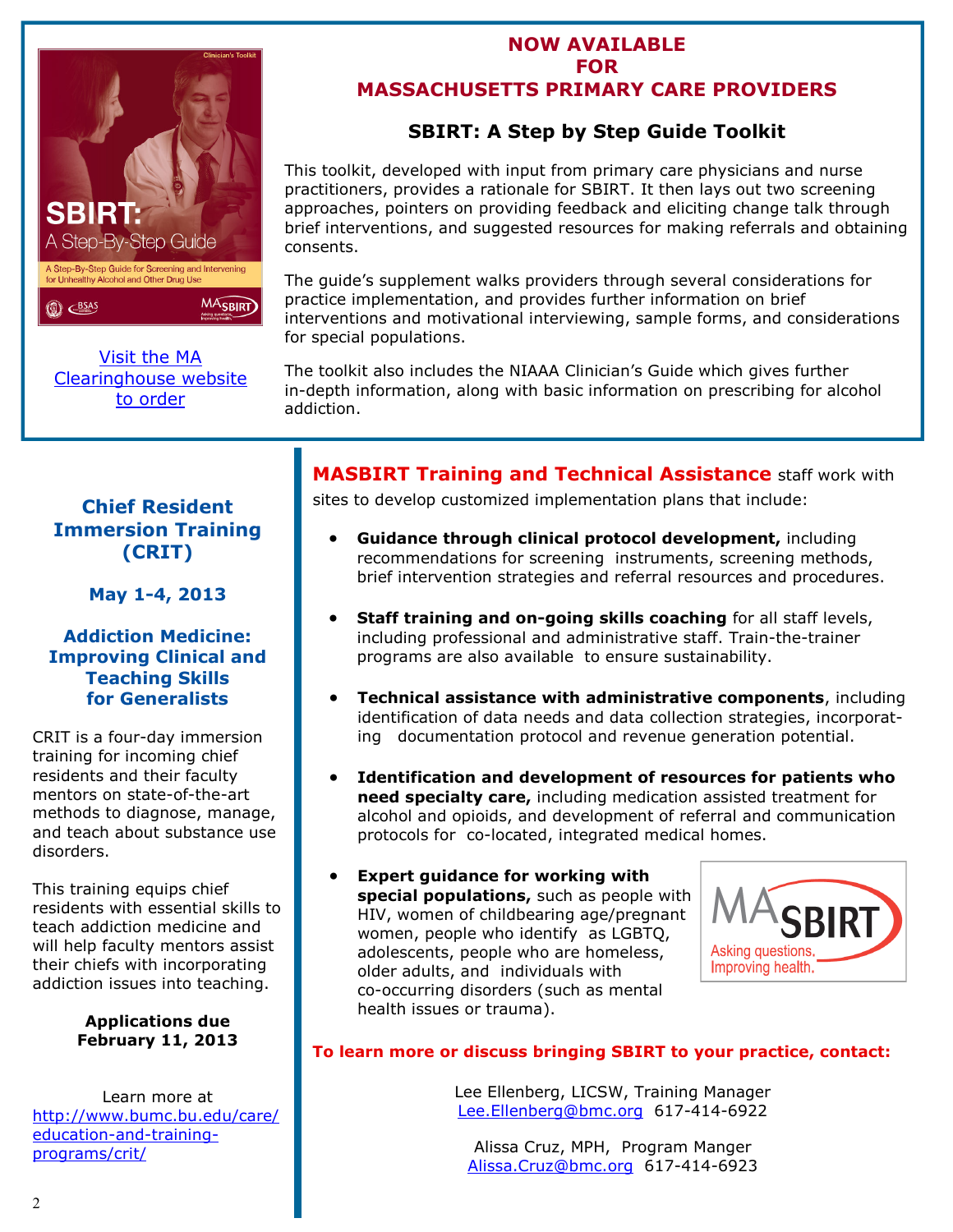## **A BRITE Future: SBIRT for the Older Population**

BRief Intervention and Treatment for Elders (BRITE) was developed in Florida for people 55+ and is based on the SBIRT model. There are seven pre-screen questions on tobacco and alcohol use, prescription drug misuse and depression. If a person screens in, the ASSIST (Alcohol, Smoking, and Substance Involvement Screening Test) and/or the PHQ-9 (Patient Health Questionnaire 9-item) is used for further screening.



In early 2012, Advocates, Inc. and Marlborough Hospital partnered to implement a local foundation grant to provide BRITE services on an in-patient medical unit.

While a masters-level clinician is not required by the model, we hired an MSW from the Advocates' Psychiatric Emergency Services (PES) team who was already known to the hospital. The advantage is that, when a serious depression is uncovered, the Health Educator can "put on her PES hat" and can do a full evaluation right then and there. The medical staff, physicians and administrators are very pleased with this process. The disadvantage is that it is not financially sustainable.

We are tracking two age groups:

- 55 59; and
- $60+.$



As expected about 20% of the 60+ age group has screening scores that indicate the need for a full ASSIST, for education about depression risk or unhealthy substance use, and for referral. Of the 55 – 59 year-old age group, however, close to 28% have scores at this level. While the screening threshold is rather low (4 drinks/week for female and 7 for male) compared with many standard norms, we believe this early data indicates a strong need and an opportunity for education regarding health consequences as metabolism slows and health issues increase due to age.

Our most important lessons learned:

- 1) collaborators should have an established working relationship;
- 2) the project must enhance each partners' goals; and
- 3) the project needs to have one or more "champions" from each organization to initiate and sustain it.

#### **BIG (Brief Intervention Group)**



**...** is a national organization, that engages many leading benefits consultants, EAP (employee assistance program) professionals and vendors.

The group offers on-line curricula and webinars to expand SBIRT knowledge and practice.

It has also produced a hardcover handbook:

 *The EAP and Behavioral Health Professional's Guide to Screening, Brief Intervention and Treatment.* 

<http://bigsbirteducation.webs.com/sbirttraining.htm>

#### **Alcohol Dependence Deadlier Than Smoking Among Women**

From Join Together at The Partnership@drugfree.org

Alcohol dependence is more likely than smoking to increase death rates among women, a new study finds. German researchers found deaths rates were 4.6 times higher among women who were alcohol dependent, and 1.9 times higher among alcohol-dependent men, compared with the general population.

Lead researcher Ulrich John said smoking-related deaths are more due to cancers, which seem to occur later in life than many alcoholrelated deaths. He added that drinking can contribute to other risky behaviors, such as smoking and obesity.

The study followed 4,000 adults for 14 years. The average age of death for those who were alcohol dependent was about 20 years lower than the average age of death among the general population.

"Women seem to develop alcoholattributable disease faster than men do," John said in a news release.

The study appears in *Alcoholism: Clinical & Experimental Research* 

http://www.drugfree.org/join-together/alcohol/ [alcohol-dependence-has-deadlier-consequences](http://www.drugfree.org/join-together/alcohol/alcohol-dependence-has-deadlier-consequences-than-smoking-among-women-study)than-smoking-among-women-study

## **HOSPITAL SBIRT Expanding SBIRT to Hospitals**

Home Project Description TJC SBIRT Measures Collaborators Training Resources Committees

**Implementing SBIRT into Hospitals** 

I

Prepares US hospitals to screen, prevent and treat patients' unhealthy alcohol, drug and tobacco use.